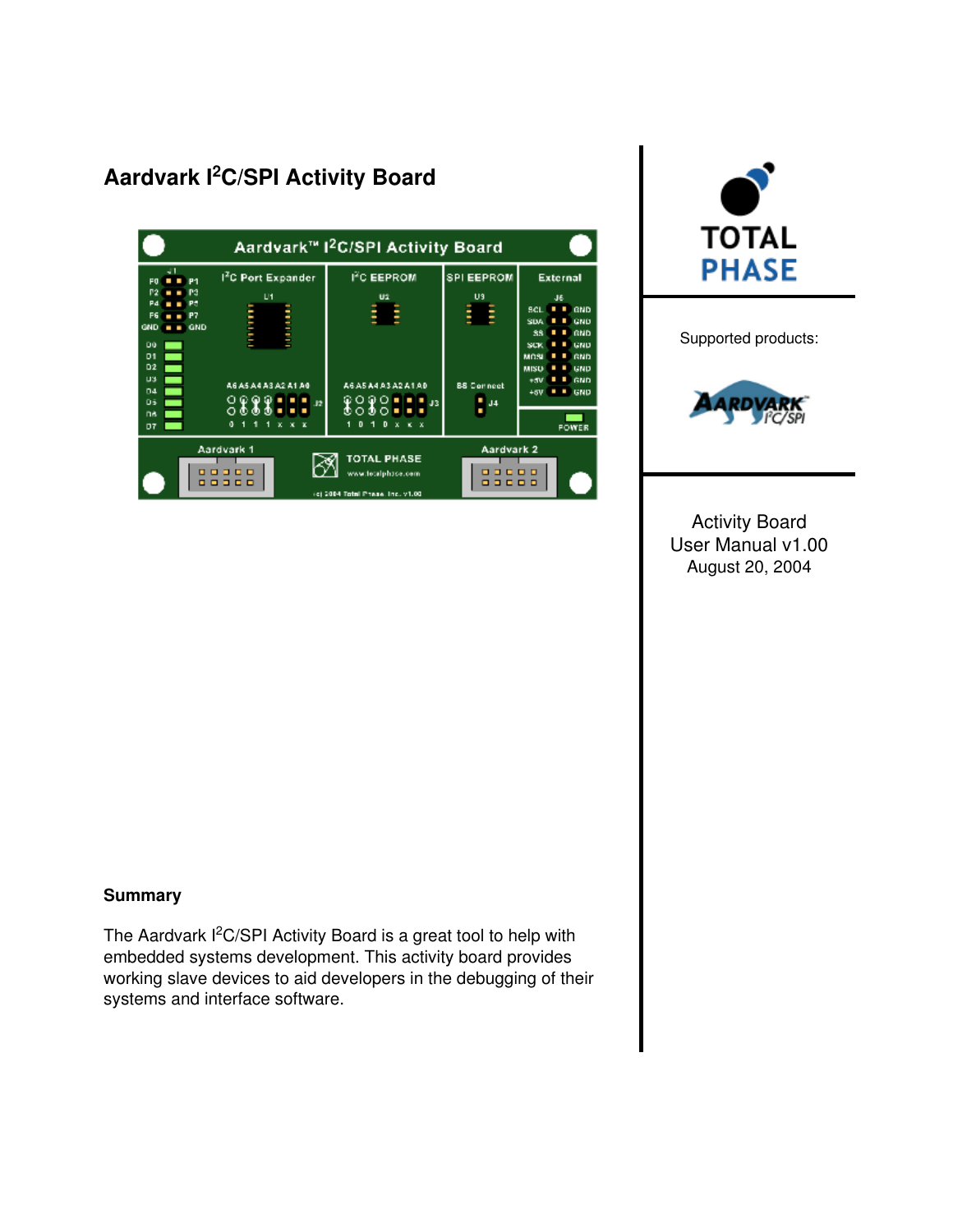

# 1 Targets

The Aardvark I<sup>2</sup>C/SPI Activity Board features three different targets for testing and development. Specifications for each target device can be found on the manufacturer's websites. Below you will find the part numbers and a link to online resources for each part.



Figure 1 : Aardvark PC/SPI Activity Board Targets.

Please note that these links may become outdated and Total Phase cannot guarantee that they will function. For the latest information about these targets, please visit our website: <http://www.totalphase.com/>

## I<sup>2</sup>C Port Expander (U1)

**PCA9554AD** – 8-bit  ${}^{12}C$  and SMBus I/O Port with Interrupts (Philips, now NXP) [http://www.nxp.com/products/interface\\_and\\_connectivity/i2c/i2c\\_general\\_purpose\\_i\\_o/](http://www.nxp.com/products/interface_and_connectivity/i2c/i2c_general_purpose_i_o/PCA9554AD.html) [PCA9554AD.html](http://www.nxp.com/products/interface_and_connectivity/i2c/i2c_general_purpose_i_o/PCA9554AD.html)

## $l^2C$  EEPROM (U2)

AT24C02 – 2-Wire Bus Serial EEPROM (Atmel) 256 bytes / 2 kilobit – 8 bytes / page <http://www.atmel.com/devices/AT24C02.aspx>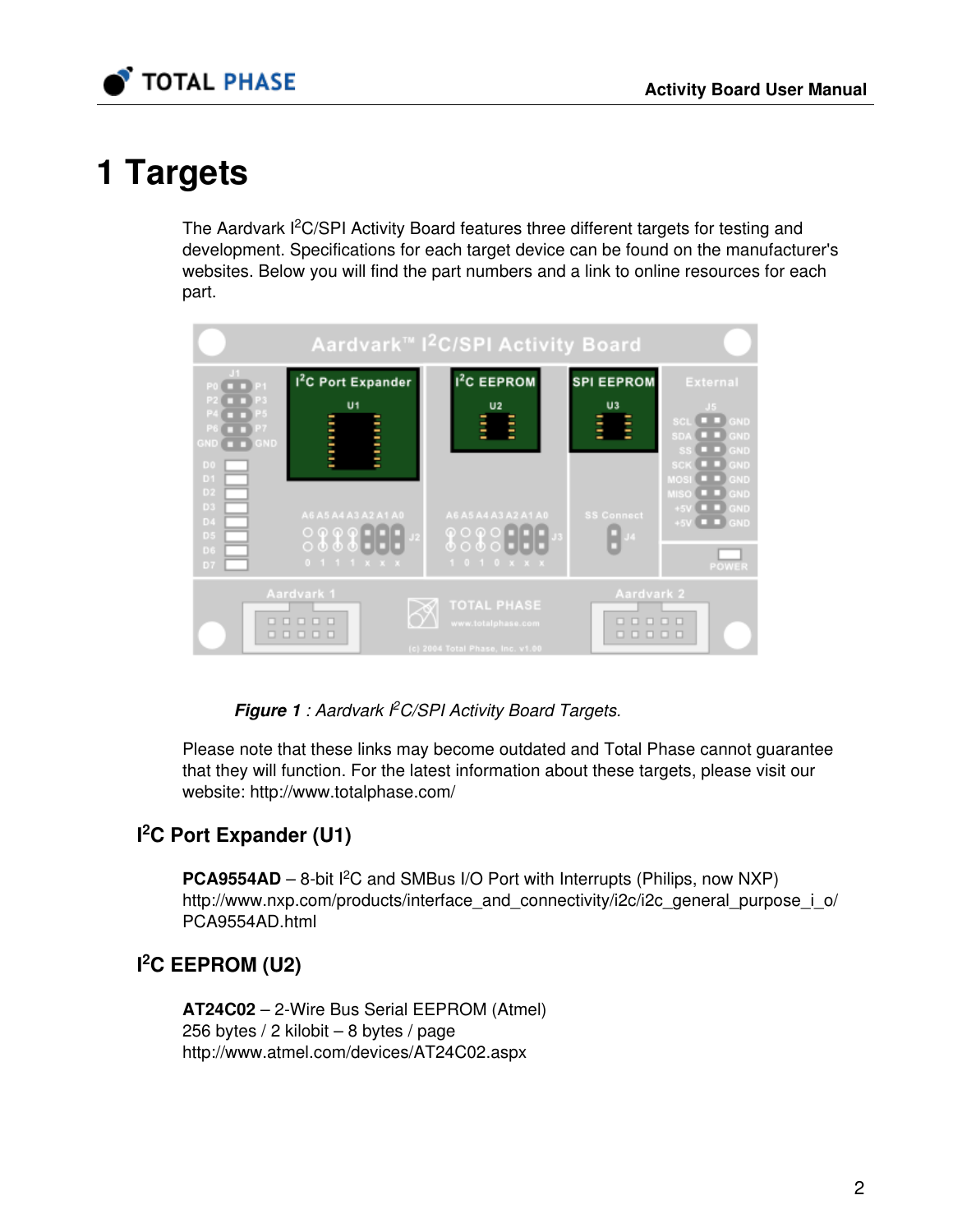

### SPI EEPROM (U3)

AT25080A – SPI Bus Serial EEPROM, High Speed, supports SPI Mode 0 and 3. (Atmel) 1 kilobit / 8 kilobytes – 32 bytes / page <http://www.atmel.com/devices/AT25080A.aspx>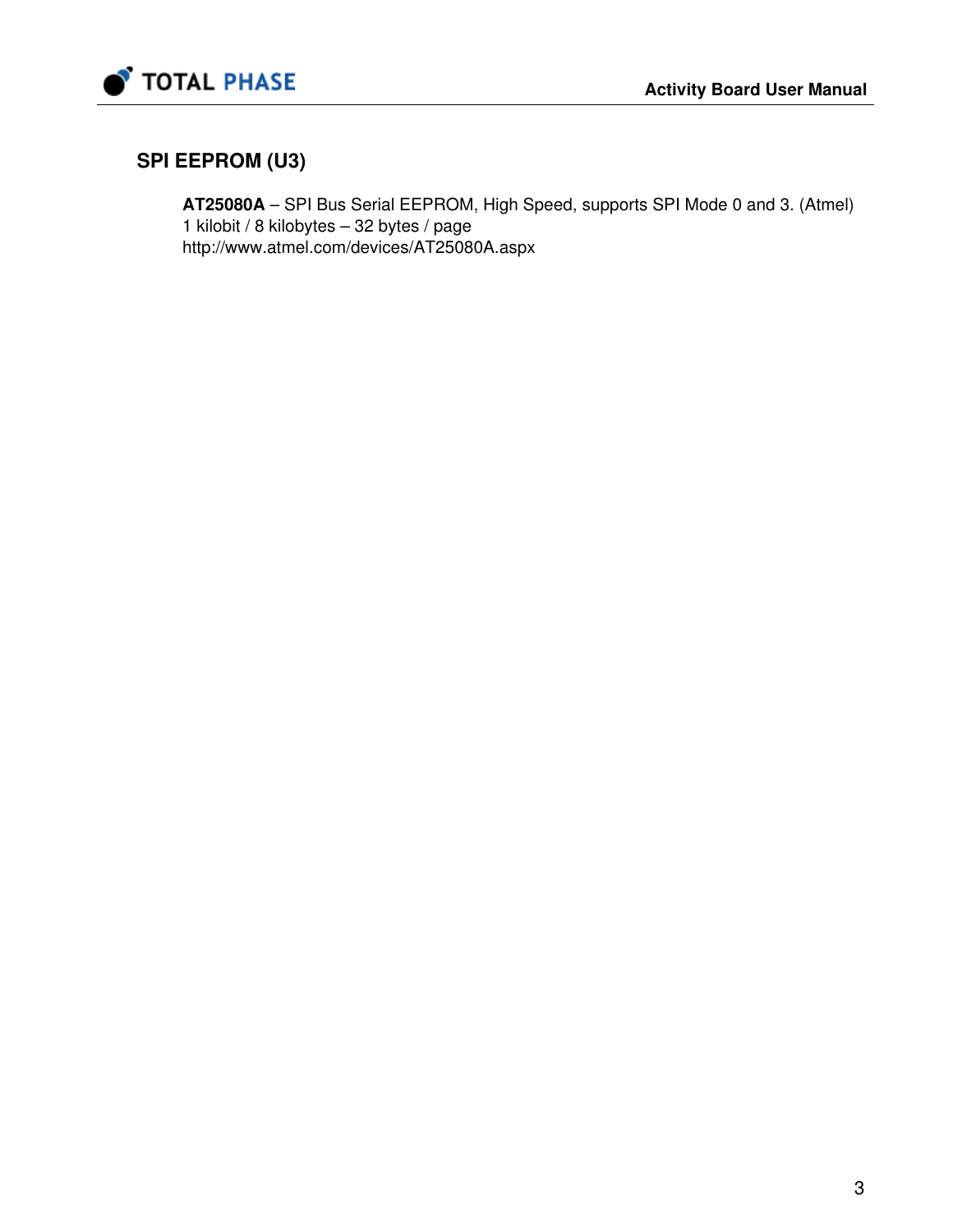

# 2 Connectors

There are multiple connectors on the Aardvark I<sup>2</sup>C/SPI Activity Board.



Figure 2 : Aardvark I<sup>2</sup>C/SPI Activity Board Connectors.

### Port Expander (J1)

The pins of J1 are connected directly to the port expander IC. Signals can be connected to an external source through these pins.

The LEDs (D0-D7) are also tied to the pins of this connector (P0-P7).

### I<sup>2</sup>C Port Expander configurable address (J2)

Additional jumpers may be used to set the slave address of the  $l^2C$  Port Expander. These jumpers are not included with the board. For more information about how to set the address, please see section [2.1](#page-5-0).

### I<sup>2</sup>C EEPOM configurable address (J3)

Additional jumpers may be used to set the slave address of the  $I<sup>2</sup>C$  EEPROM. These jumpers are not included with the board. For more information about how to set the address, please see section [2.1](#page-5-0).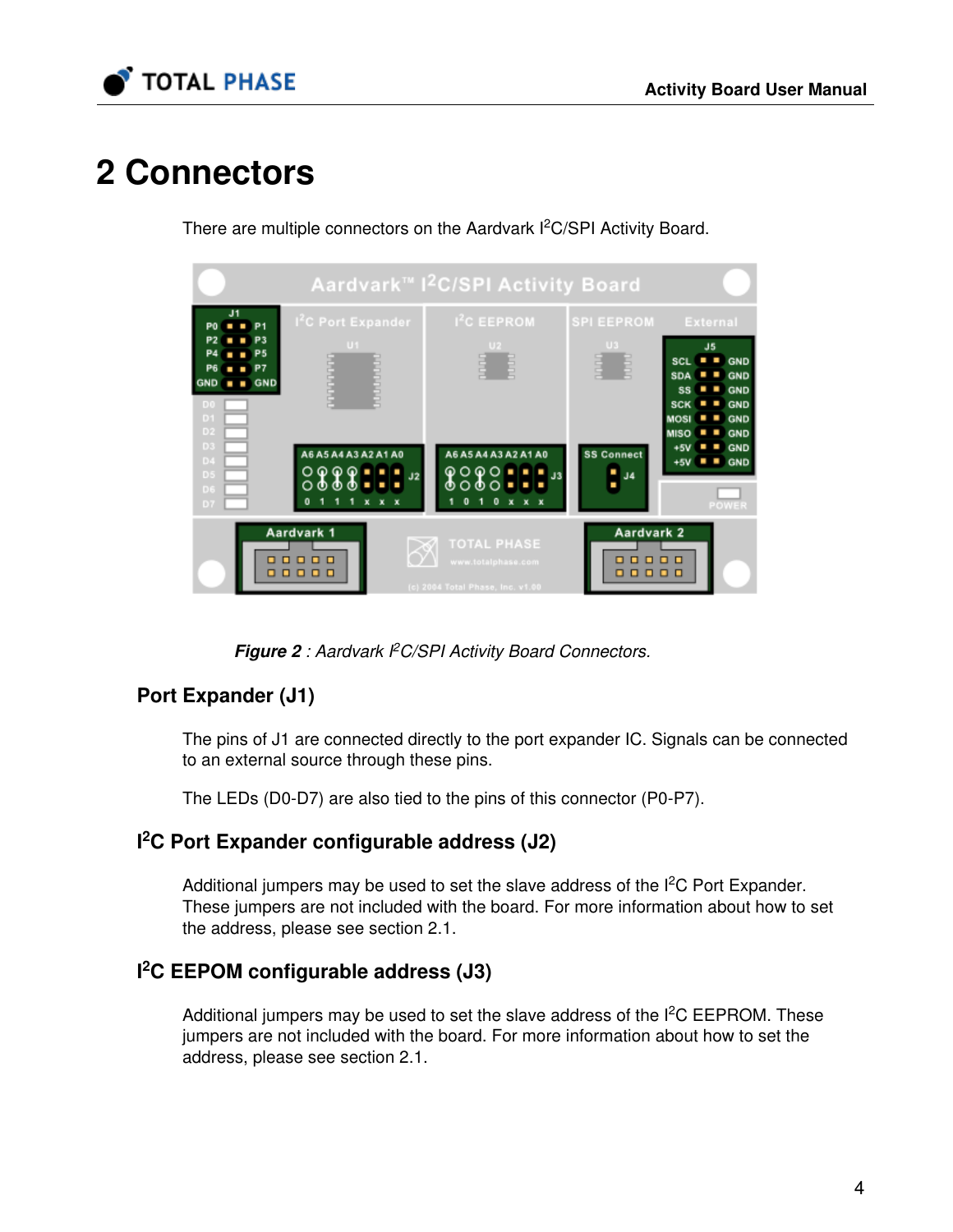

### SS Connect (J4)

When this jumper is bridged, both Aardvark adapters are connected to the SPI EEPROM slave select (SS) line. The slave select (SS) lines of the two Aardvark adapters are always connected to each other.

A jumper is included with the board to conenct the Aardvark adapters to the SPI EEPROM.

### External Monitor Connector (J5)

An external bus monitor or logic analyzer can be connected to these pins. Each pin of the J5 connector is labeled with the signal name.

#### l ${}^{2}C$  Pins

#### **SCL**

Serial Clock line – the signal used to synchronize communication between the master and the slave.

#### **SDA**

Serial Data line – the signal used to transfer data between the transmitter and the receiver.

#### SPI Pins

#### SS

Slave Select – control line that allows slaves to be turned on and off via hardware control.

#### **SCK**

Serial Clock – control line that is driven by the master and regulates the flow of the data bits.

#### **MOSI**

Master Out Slave In – this data line supplies output data from the master which is shifted into the slave.

#### **MISO**

Master In Slave Out – this data line supplies the output data from the slave to the input of the master.

### Aardvark I<sup>2</sup>C/SPI Host Adapter connectors (Aardvark 1 and Aardvark 2)

Two connectors are provided for two Aardvark I<sup>2</sup>C/SPI Host Adapters. These two connectors are always connected together pin-for-pin.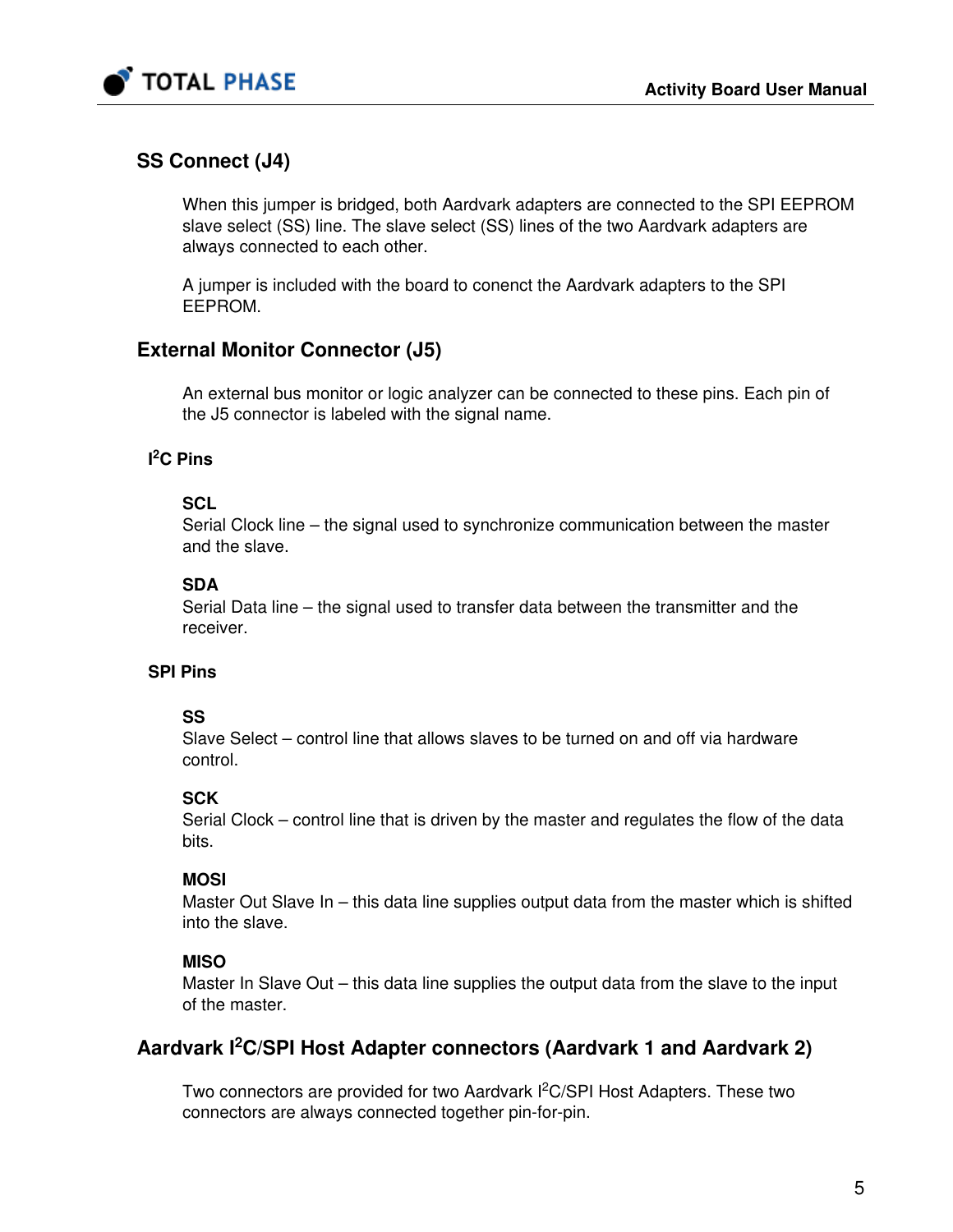

#### Powering the Activity Board

To power the Activity Board, the Aardvark adapter must be configured to send target power to the board. This can be accomplished via the Rosetta Language Bindings or the Aardvark Control Center Software. When powered-on, the board's POWER LED will be lit.

#### Cross Connecting Aardvark Adapters

When cross connecting two Aardvark adapters, the board must be pow- ered on. Otherwise, results can be totally unexpected. If you experience problems, please make sure that the Power LED on the board is lit.

#### Connecting Multiple Activity Boards

Multiple activity boards may be daisy-chained through these connectors using a standard 10-pin ribbon cable. However, the user must ensure that only one of the boards has its J4 (SS Connect) jumper connected to prevent SPI EEPROM output signal contention.

## <span id="page-5-0"></span>2.1 Configurable l<sup>2</sup>C Address

The I<sup>2</sup>C Port Expander and the I<sup>2</sup>C EEPROM have hardware configurable I<sup>2</sup>C addresses. You will notice on the board the following diagram:



Figure  $3$  : Default  $PC$  Port Expander address.

This diagram gives the address of the  $I<sup>2</sup>C$  Port Expander. The "x" indicates a configurable value. If the connectors are bridged, the value is 1, otherwise the value is 0.

In its default state, the  $I^2C$  Port Expander has a address of: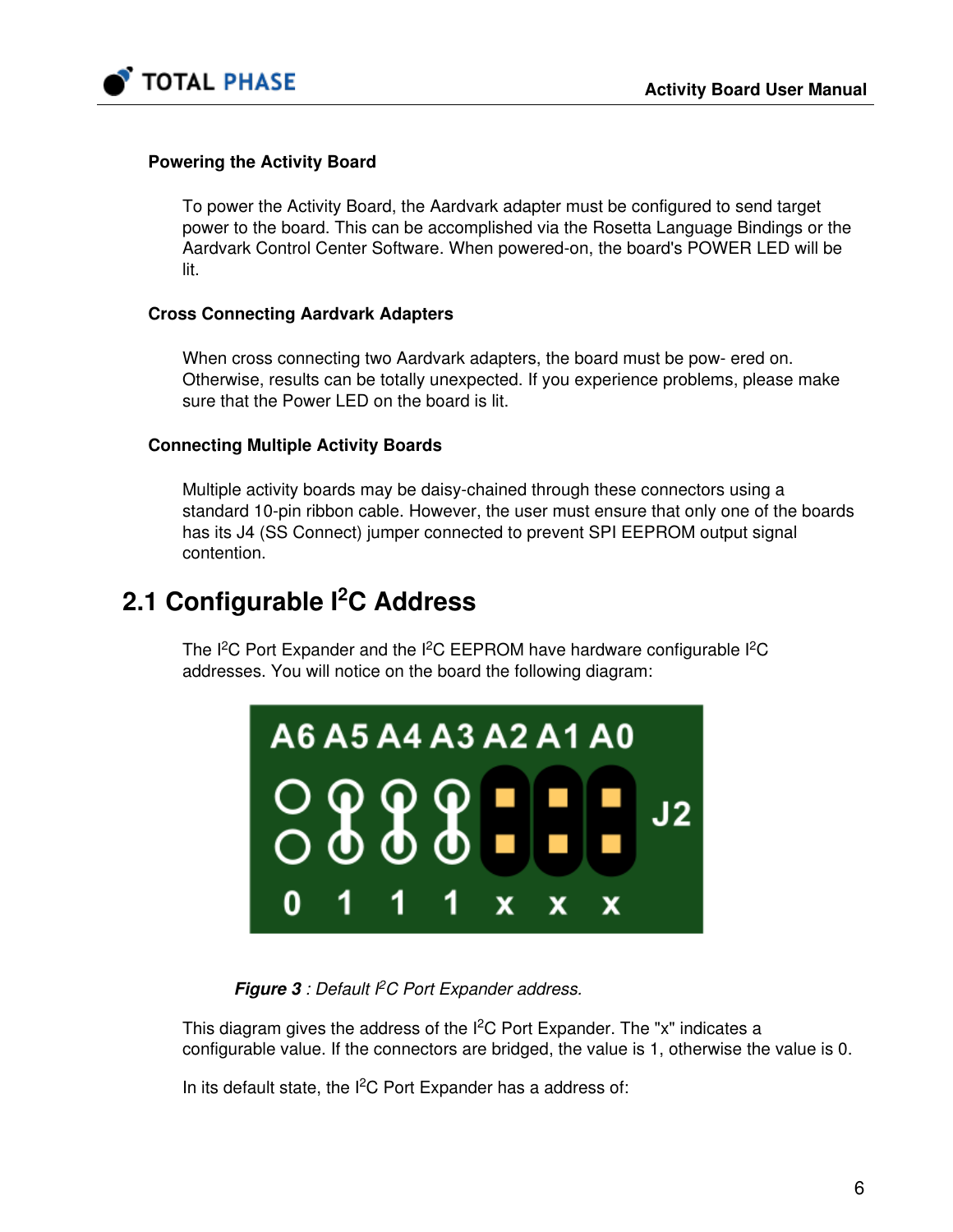

 $0111000 == 0 \times 38 == 56$ 

When a jumper is added in to A1,



Figure  $4$  :  ${}^{\rho}$ C Port Expander address has been configured using a jumper (red) on position A1. This effectively changes the target's address from 0x38 to 0x3a.

the address becomes

 $0111010 == 0 \times 3a == 58$ 

The jumpers for configuring the target addresses are not included with the board.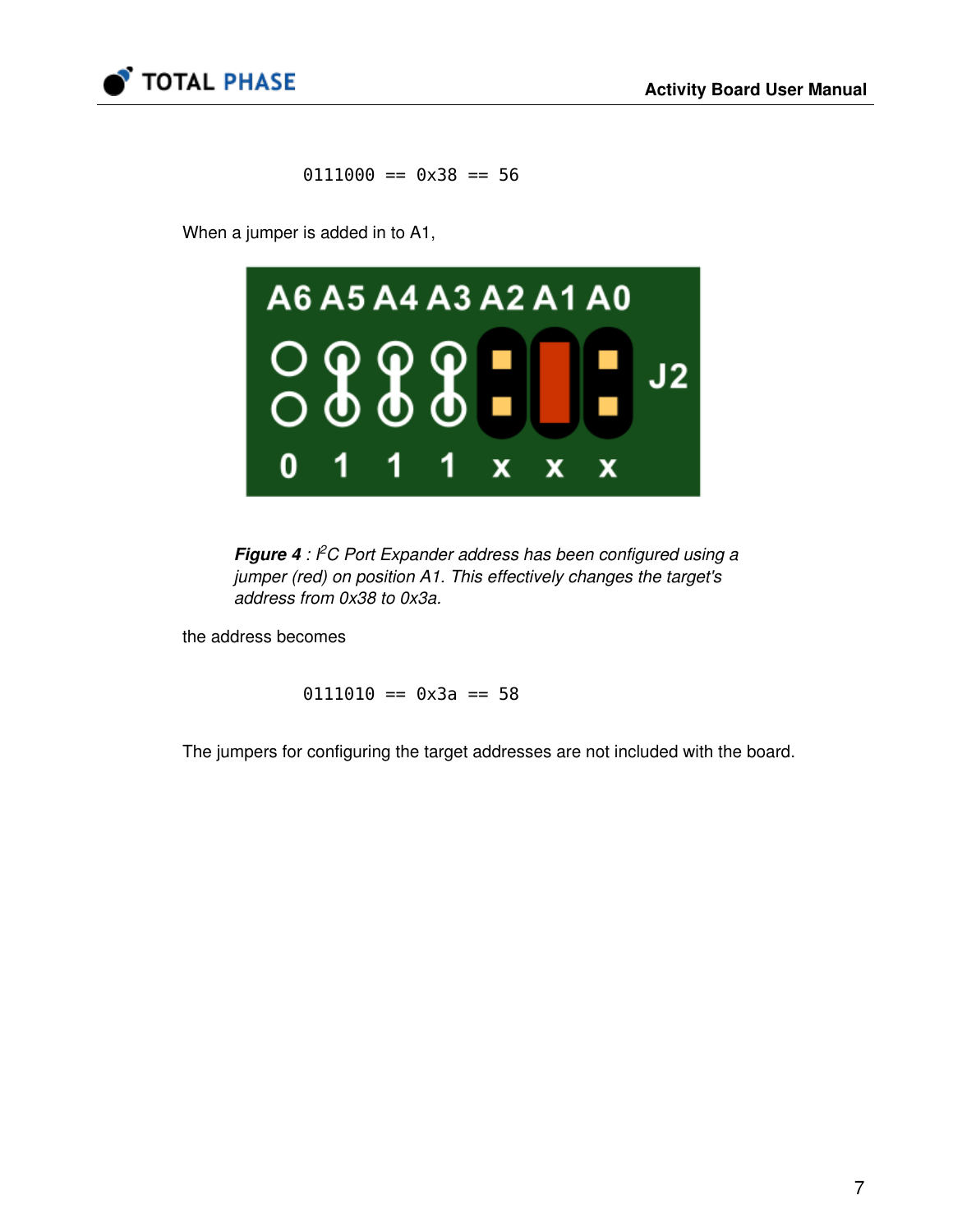

# 3 References

# 3.1 Examples

Example scripts which communicate with the target ICs are available for download on the Total Phase website: <http://www.totalphase.com/>

# 3.2 Technical Specifications

Detailed information about the Technical Specifications of the Aardvark I<sup>2</sup>C/SPI Host Adapter and the Aardvark I<sup>2</sup>C/SPI Activity Board can be found on the Total Phase website: [http://www.totalphase.com/.](http://www.totalphase.com/)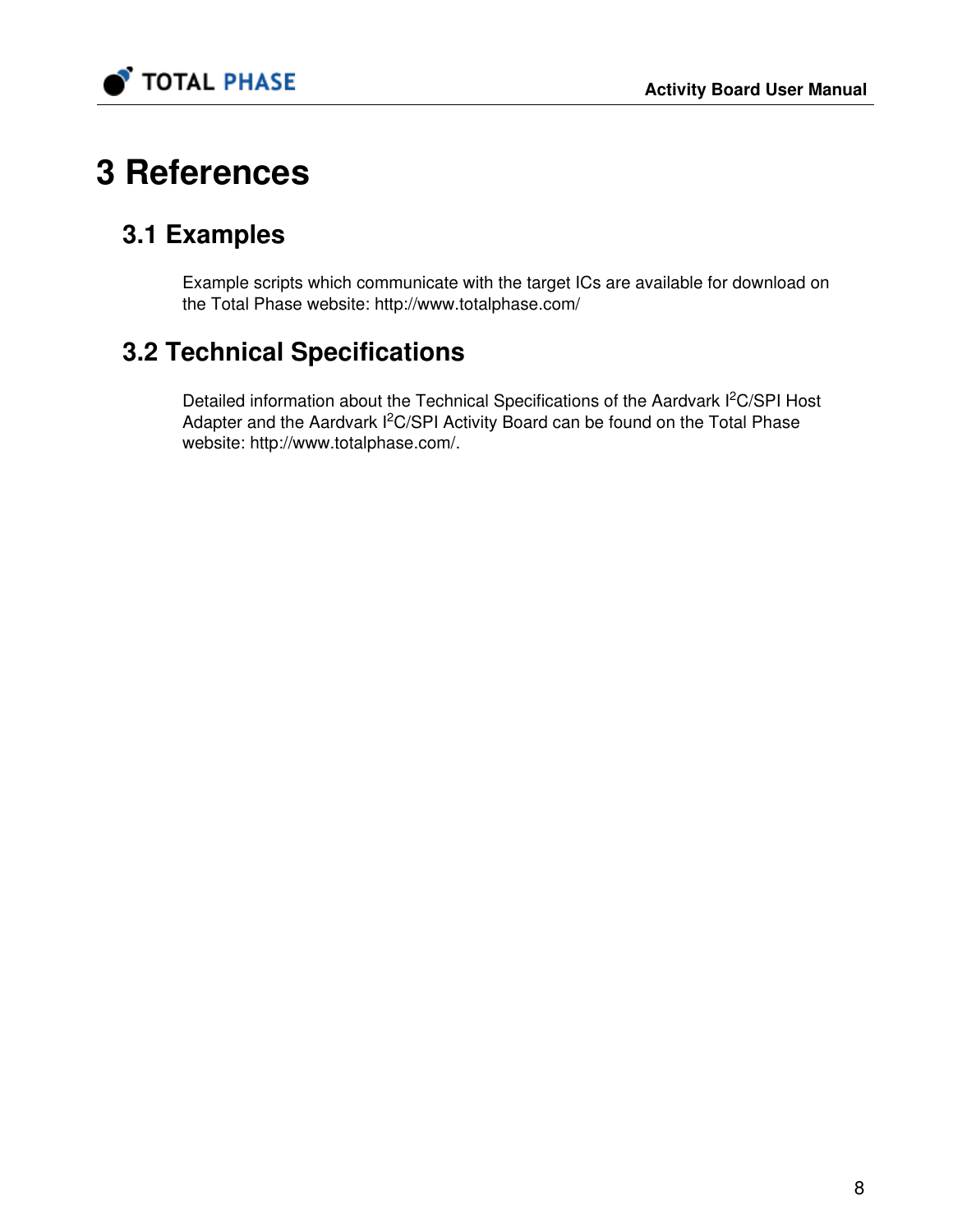

# 4 Legal / Contact

# 4.1 Disclaimer

All of the software and documentation provided in this datasheet, is copyright Total Phase, Inc. ("Total Phase"). License is granted to the user to freely use and distribute the software and documentation in complete and unaltered form, provided that the purpose is to use or evaluate Total Phase products. Distribution rights do not include public posting or mirroring on Internet websites. Only a link to the Total Phase download area can be provided on such public websites.

Total Phase shall in no event be liable to any party for direct, indirect, special, general, incidental, or consequential damages arising from the use of its site, the software or documentation downloaded from its site, or any derivative works thereof, even if Total Phase or distributors have been advised of the possibility of such damage. The software, its documentation, and any derivative works are provided on an "as-is" basis, and thus come with absolutely no warranty, either express or implied. This disclaimer includes, but is not limited to, implied warranties of merchantability, fitness for any particular purpose, and non-infringement. Total Phase and distributors have no obligation to provide maintenance, support, or updates.

Information in this document is subject to change without notice and should not be construed as a commitment by Total Phase. While the information contained herein is believed to be accurate, Total Phase assumes no responsibility for any errors and/or omissions that may appear in this document.

# 4.2 Life Support Equipment Policy

Total Phase products are not authorized for use in life support devices or systems. Life support devices or systems include, but are not limited to, surgical implants, medical systems, and other safety-critical systems in which failure of a Total Phase product could cause personal injury or loss of life. Should a Total Phase product be used in such an unauthorized manner, Buyer agrees to indemnify and hold harmless Total Phase, its officers, employees, affiliates, and distributors from any and all claims arising from such use, even if such claim alleges that Total Phase was negligent in the design or manufacture of its product.

# 4.3 Contact Information

Total Phase can be found on the Internet at <http://www.totalphase.com/>. If you have support-related questions, please email the product engineers at [support@totalphase.com.](mailto:support@totalphase.com) For sales inquiries, please contact [sales@totalphase.com.](mailto:sales@totalphase.com)